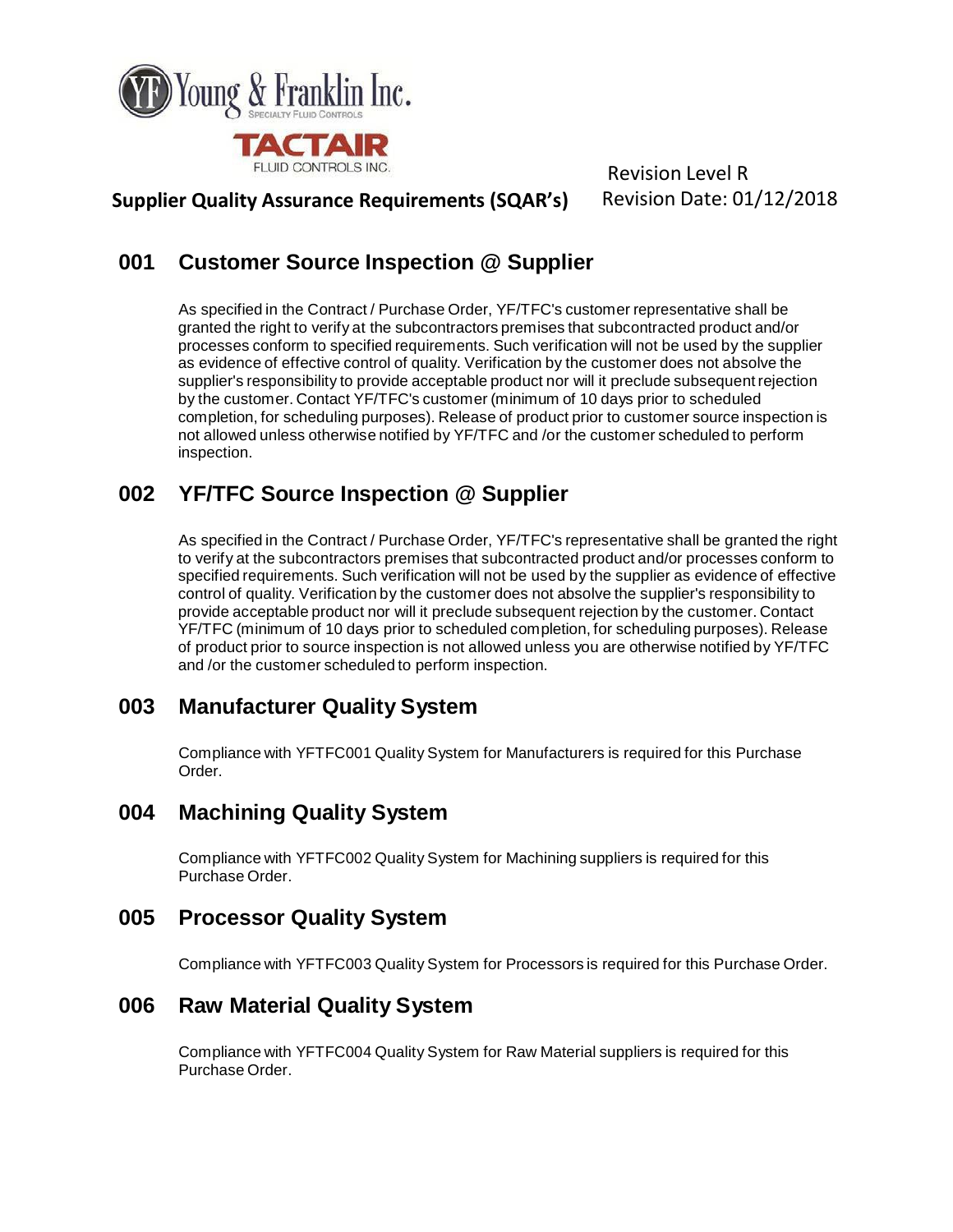

#### **Supplier Quality Assurance Requirements (SQAR's)** Revision Date: 01/12/2018

### **007 Distributor Quality System**

Compliance with YFTFC005 Quality System for Distributors is required for this Purchase Order.

### **008 Certificate Of Compliance**

The YF/TFC supplier shall submit with each shipment a Certificate of Compliance, stating that products shipped against this Purchase Order are in compliance with all requirements and referenced specifications. This includes, for metallic parts and components, the use of domestic or DFARS compliant specialty metals as defined by the United States Department of Defense and is accessible on the Defense Procurement and Acquisition web site:

[http://www.acq.osd.mil/dpap/dars/dfars/html/current/252225.htm#252.225-7008.](http://www.acq.osd.mil/dpap/dars/dfars/html/current/252225.htm#252.225-7008) The Certification shall include Purchase Order number and part number with revision level. When the supplier is not the Manufacturer, the Manufacturer's Certificate of Compliance is also required.

### **009 Re-Submission of Product**

Reworked product being re-submitted for acceptance shall reference the Quality Action Request (QAR) number on the new Certificate of Compliance. If re-work involved replacement of materials, or any re-processing, appropriate new certifications are required.

## **010 Supplier Deviations / Waivers Request (SDWR)**

Delegation of Material Review Board (MRB) authority by YF/TFC to its subcontractors is NOT PERMITTED. Requests for Deviations/Waivers and Frozen Process Changes must be submitted for disposition thru the YF/TFC Buyer, using the Supplier Deviation/Waiver Request and Frozen Process Change form (SDWR,FRM-QCP-007) and be dispositioned PRIOR to shipment or frozen process change. When disposition is granted via the SDWR form, the supplier shall enclose a copy of the signed request with each container shipment of the affected product. All nonconforming parts are to be tagged/identified, serialized (if applicable) prior to shipment to YF/TFC. If parts are not identified, they may be returned for proper identification.

# **011 Standard Package Marking**

Shall consist of Purchase Order Number, Part Number, Revision, and Quantity, legibly marked on the outer shipping label on all packages. Additional marking may be required by YF/TFC customer and will be documented on the Purchase Order.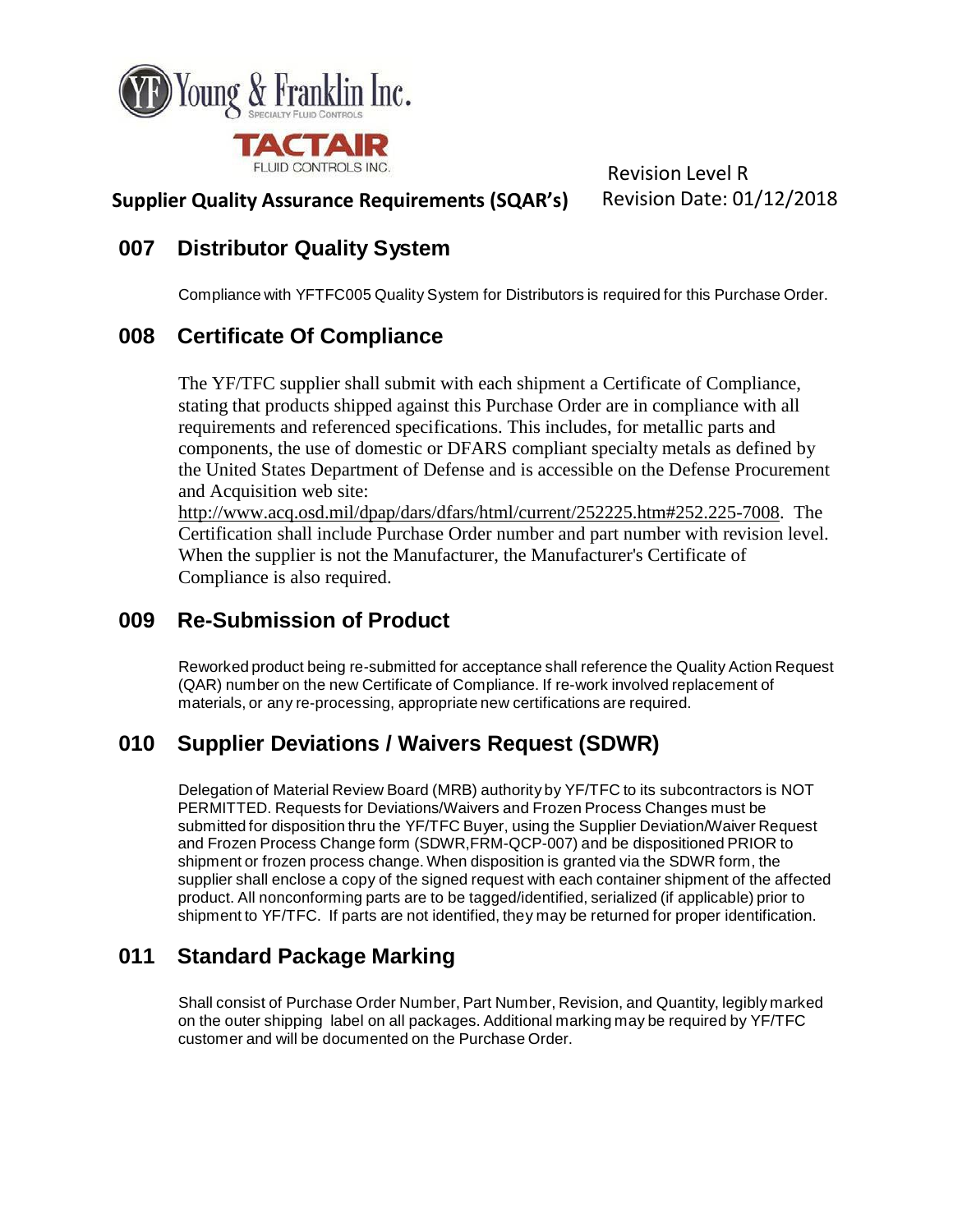

#### **Supplier Quality Assurance Requirements (SQAR's)** Revision Date: 01/12/2018

## **012 Material Safety Data Sheets (MSDS)**

Seller/Supplier shall supply, with the material ordered, the most recent copy of the Material Safety Data Sheet (MSDS) as published by the original material manufacturer. Legible copies of the MSDS must be sent with the product and included with the packing list and required PO certifications.

## **013 Test Data**

Performance test results, per drawing are required for each part/unit furnished on this Purchase Order.

## **014 Raw Material Certification (Metals)**

The supplier shall submit a Certificate of Compliance from the producing mill showing actual chemical and physical properties. The manufacturer's Quality representative must sign all certificates. All reports must provide traceable heat numbers.

Suppliers should use all available means to obtain raw material melted in the United States. Raw material melted outside of the United States will not be used or provided as raw material unless the country of origin is a DFARS country as listed by the United States Department of Defense on the Defense Procurement and Acquisition web site

[http://www.acq.osd.mil/dpap/dars/dfars/html/current/225\\_8.htm#225.872-1.](http://www.acq.osd.mil/dpap/dars/dfars/html/current/225_8.htm#225.872-1) A test report from the DFARS country of origin must be provided. If the report is not written in English, a report from an accredited, independent laboratory within the United States showing actual chemical and physical test results is required.

If material is not melted in the United States or a DFARS country, the supplier must request and obtain approval from the YF/TFC Buyer through a Purchase Order or Purchase Order Amendment prior to the use or release of material to YF/TFC. A report from an accredited, independent laboratory within the United States showing actual chemical and physical test results is required. Any exceptions will be at the discretion of Tactair and will be handled on a case-by-case basis. If the supplier has any questions about these requirements, the YF/TFC Buyer should be contacted immediately.

## **014a Raw Material Certification (Non-Metallic**)

The supplier shall submit a Certificate of Conformance from the raw material manufacturer. The manufacturer's Certificate of Compliance shall include the manufacturer's name, address, lot number, name of the compound/material and its date of manufacture and must be signed by an authorized Quality representative.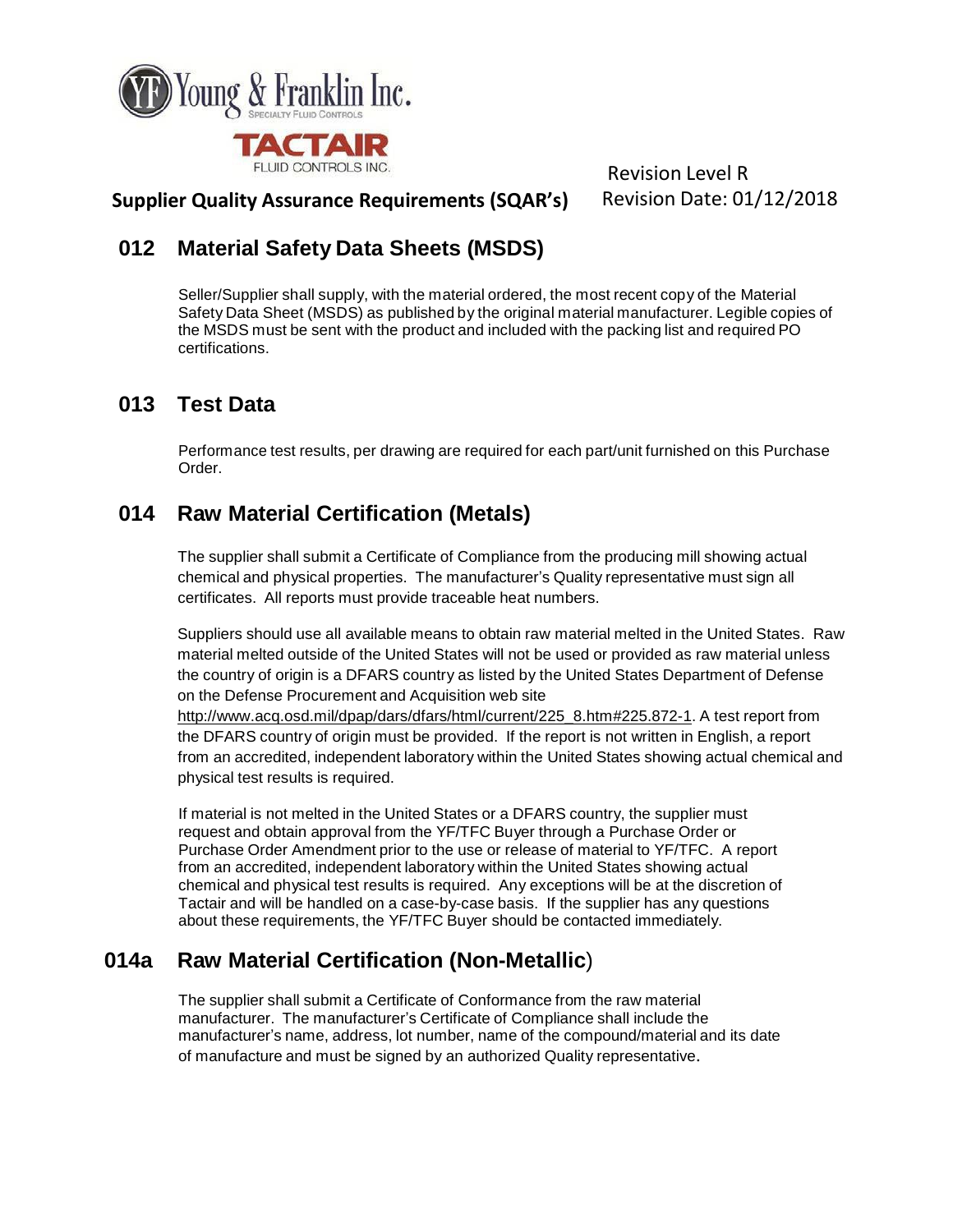

#### **Supplier Quality Assurance Requirements (SQAR's)** Revision Date: 01/12/2018

### **015 YF/TFC Supplied Material**

Supplier shall furnish certification that any material furnished by YF/TFC was used in the manufacture of the hardware. The supplier must provide complete traceability for all YF/TFC owned materials, including work order number and Purchase Order number on the supplier's Certificate of Conformance.

## **016 Age Control Materials**

Certificate of Compliance shall include manufacturer's name, address, cure date, batch number and compound type with each shipment of O-rings, seals, gaskets and other shelf-life controlled items. All such items must have been manufactured within the last (8) quarters.

## **016a Age Controlled Materials**

Certificate of Compliance shall include manufacturer's name, address, cure date, batch number and compound type with each shipment of O-rings, seals, gaskets and other shelf-life controlled items. All such items must have been manufactured within the last (4) quarters.

## **016b Age Controlled Materials**

Certificate of Compliance shall include manufacturer's name, address, cure date, batch number and compound type with each shipment of O-rings, seals gaskets and other shelf-life controlled items. The shelf life of all such items shall comply with ARP5316 section 8.1 and shall have at least 80% of the maximum storage life remaining.

## **016c Age Controlled Materials**

Adhesives, paints, sealants and other items that require MSDS sheets shall have a minimum of 75%, or as noted on the Purchase Order, of their shelf-life remaining from the Date of Manufacture (DOM). The expiration date must be marked on the outside of all containers.

## **017 Special Process Certification**

The supplier shall provide certification of all special processes performed for Chemical Processing, Coatings, Heat Treating, NDT, Surface Enhancement and Welding. The supplier shall use ONLY processors who hold a current certification from NADCAP for each process being performed. A list of special processors can be found at eAuditNet at the following link <https://www.eauditnet.com/eauditnet/ean/user/login.htm>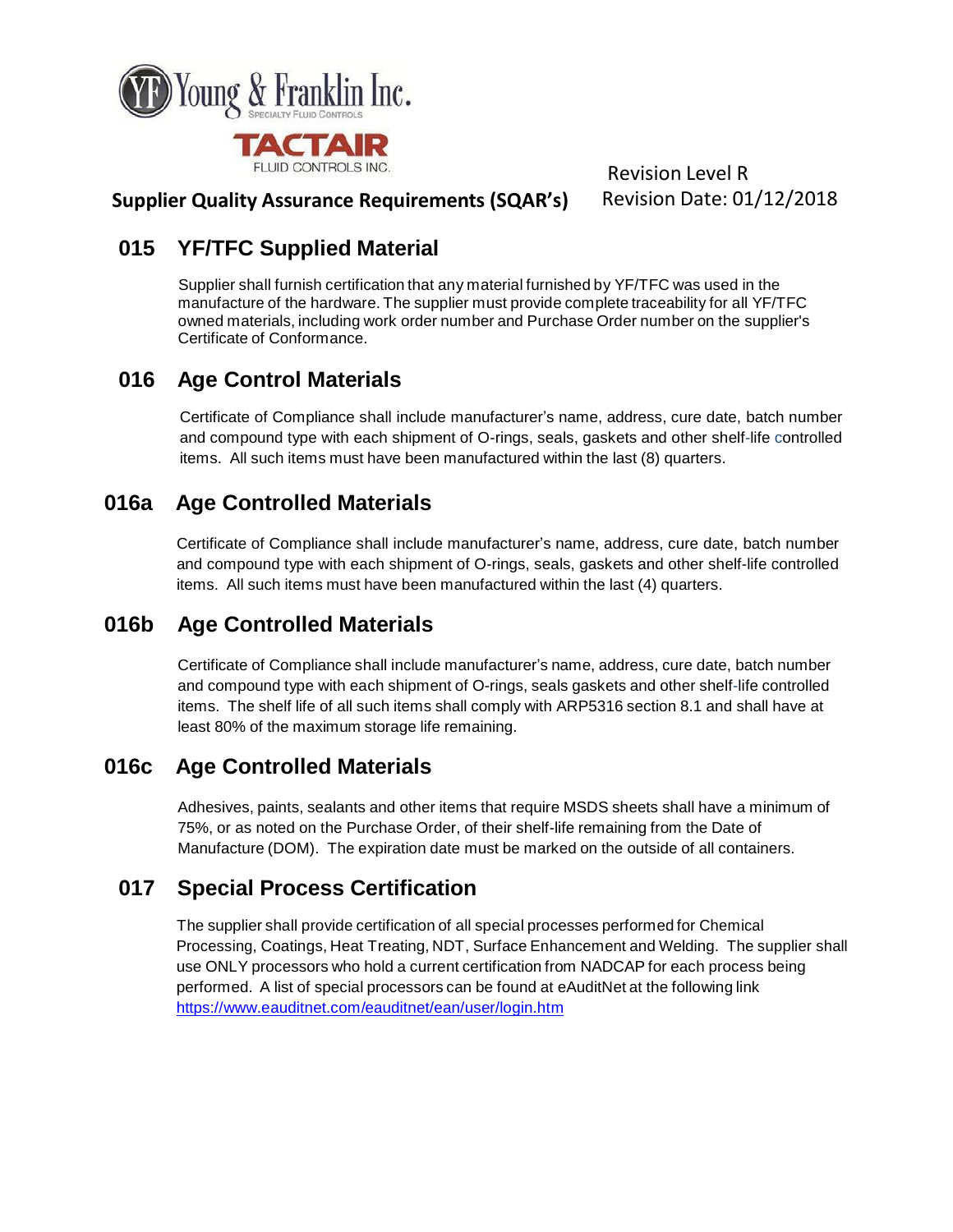

#### **Supplier Quality Assurance Requirements (SQAR's)** Revision Date: 01/12/2018

### **017a Customer Approved Processors**

When this code appears on the Purchase Order, use of current YF/TFC customer approved suppliers is required. The name of the YF/TFC customer will be identified on the face of the Purchase Order (i.e. Boeing, Lockheed, Sikorsky, Rolls Royce).

If you are unable to determine whom the appropriate customer approved suppliers are, contact your TFC Buyer for assistance.

#### **017b DELETED (See SQAR 017)**

### **018 Use of Sub-Tier Suppliers**

To ensure traceability, all certifications provided to the YF/TFC supplier from their raw material and sub-tier suppliers must contain linkable control numbers such as heat number, batch number, work order number or job number. The YF/TFC supplier's Certificate of Compliance must contain the YF/TFC purchase order number and a way to link to the raw material and subtier control numbers; there must be no gaps in the trail of documents. A preferred method is for the YF/TFC supplier's Certificate of Compliance to list their material suppliers and sub-tier suppliers with respective control numbers.

### **019 First Article Inspection**

Supplier shall perform a complete First Article Inspection (FAI) in accordance with the current revision of AS9102. The supplier may use their own forms, as long as they contain all required information as outlined by AS9102. The First Article Inspection Report (FAIR) shall include 100% inspection of one part subassembly or assembly, and a record of all actual dimensional measurements, drawing notes and part specific Purchase Order requirements. Certifications for material and all special processes required by blueprint and/or Purchase Order notes must also be included. When performing FAI on any item produced from multiple cavities; i.e.: casting, molded component, etc.; a FAIR is required for each mold or cavity. The First Article part(s) shall be identified/tagged and submitted with the FAIR(s).

# **020 Radiographic Inspection**

All items requiring radiographic inspection shall be submitted to a NADCAP accredited X-Ray laboratory and be processed in accordance with specifications and standards noted on the drawing or Purchase Order. Parts will be processed in accordance with a specific X-Ray examination technique, approved by a qualified and certified Level III for radiography. All findings shall be reported in a suitable format and shall contain the specifications, traceability to the part(s) examined, disposition of the part(s) (accept/reject), the reason for rejection and the examiner's identification. The report will be submitted, with each shipment of material, to the purchaser. Supplier will retain all X-ray film and will only ship film if instructed to do so by YF/TFC.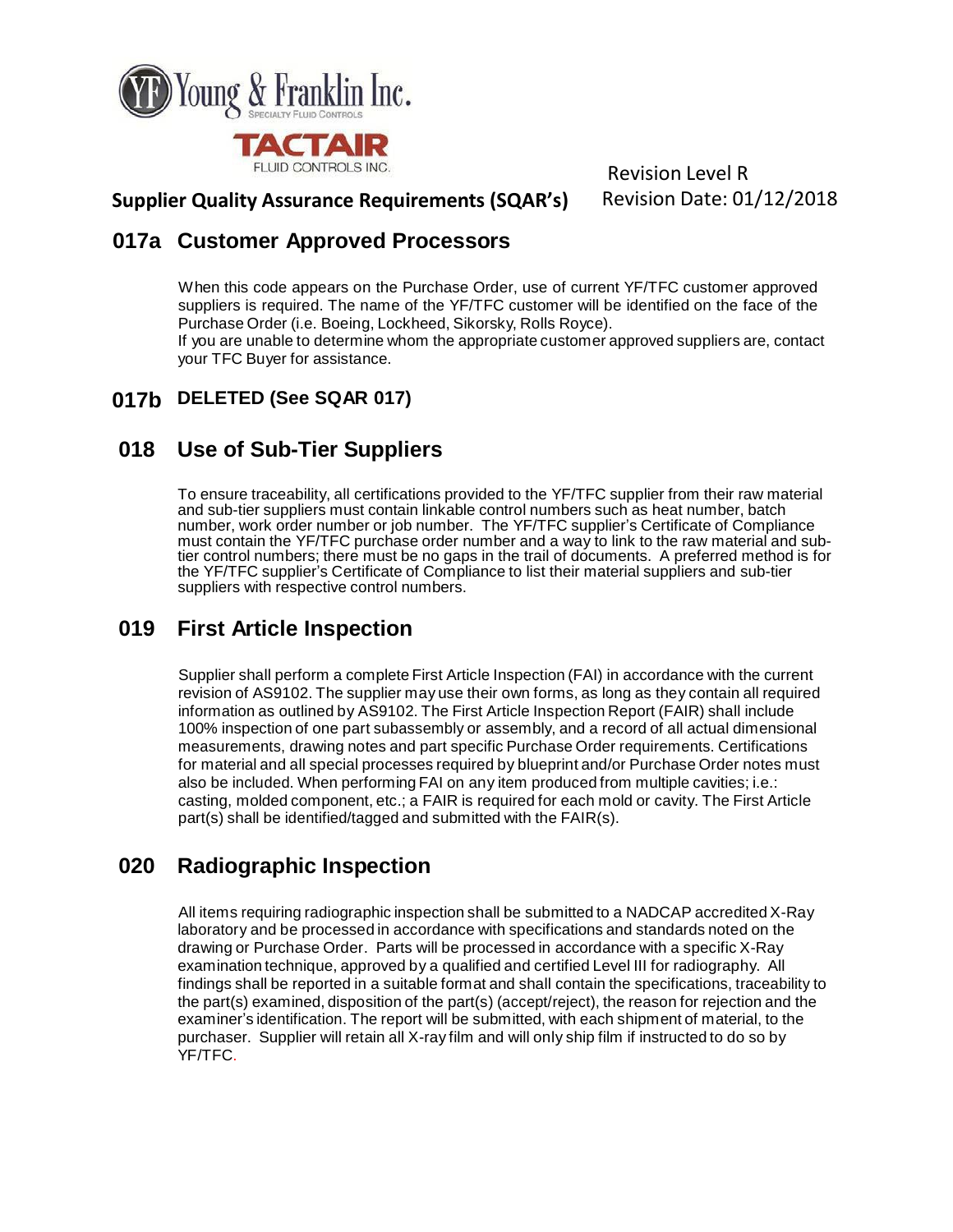

#### **Supplier Quality Assurance Requirements (SQAR's)** Revision Date: 01/12/2018

### **021 Statistical Process Control**

When a requirement for SPC or existence of characteristic has been identified on the drawing or Purchase Order, the following must be supplied with each shipment: (1) a statistical process control chart that was generated during the process which created the Key Characteristic, and (2) process capability (Cpk) data calculated by using data gathered during the process which manufactured the Key Characteristic. Key Characteristic processes that are not in control and/or not capable of producing Cpk values in excess of 1.33, must be 100% inspected for that Key Characteristic, prior to delivery. If the supplier does not provide control charts and capability data as required above, they must provide evidence of 100% inspection for the Key Characteristics.

## **022 Magnetic Particle Inspection**

Non-Destructive Test requirements for Magnetic Particle Inspection as called out on the drawing or Purchase Order is required. The acceptance criteria will be the current revision of ES [2013.](http://www.tactair.com/sites/default/files/ES2013.PDF) NOTE: If the process is to be performed to a YF/TFC customer controlled specification, the acceptance criteria contained in that document shall apply.

## **023 Penetrant Inspection**

Non-Destructive Test requirements for Penetrant Inspection as called out on the drawing or Purchase Order is required. The acceptance criteria will be the current revision of ES [2012.](http://www.tactair.com/sites/default/files/ES2012.PDF) NOTE: If the process is to be performed to a YF/TFC customer controlled specification, the acceptance criteria contained in that document shall apply.

### **024 Class 3 Threads**

Traceability documentation of all Class 3 thread fastener products shall include the following: (1) Material Certification

- (2) Heat Treat Certification
- (3) Dimensional Inspection Report from the manufacturer of distributer
- (4) Manufacturers Certification
- (5) Special Process Certification, i.e. Plating, NDT, ect. (*The supplier may provide certification and/or specification reference numbers on their quality inspection documentation or test data sheet as proof of traceability. All certification / specification documents must be available for review when requested by the customer.*)
- (6) Certification of Conformance from the actual supplier

### **025 DELETED**

### **026 Nameplates and Labels**

When providing a specific nameplate for the first time, or from new drawings and/or revisions, the supplier shall submit a proof to the YF/TFC Buyer for approval, prior to production run.

When FED-STD-595 is called out on the YF/TFC drawing, document **[SQPR-01](http://www.tactair.com/sites/default/files/SQPR-01%20Color%20Acceptance%20of%20Nameplates.pdf) "Color Acceptance of Nameplates"** shall be used to determine color acceptance criteria of parts.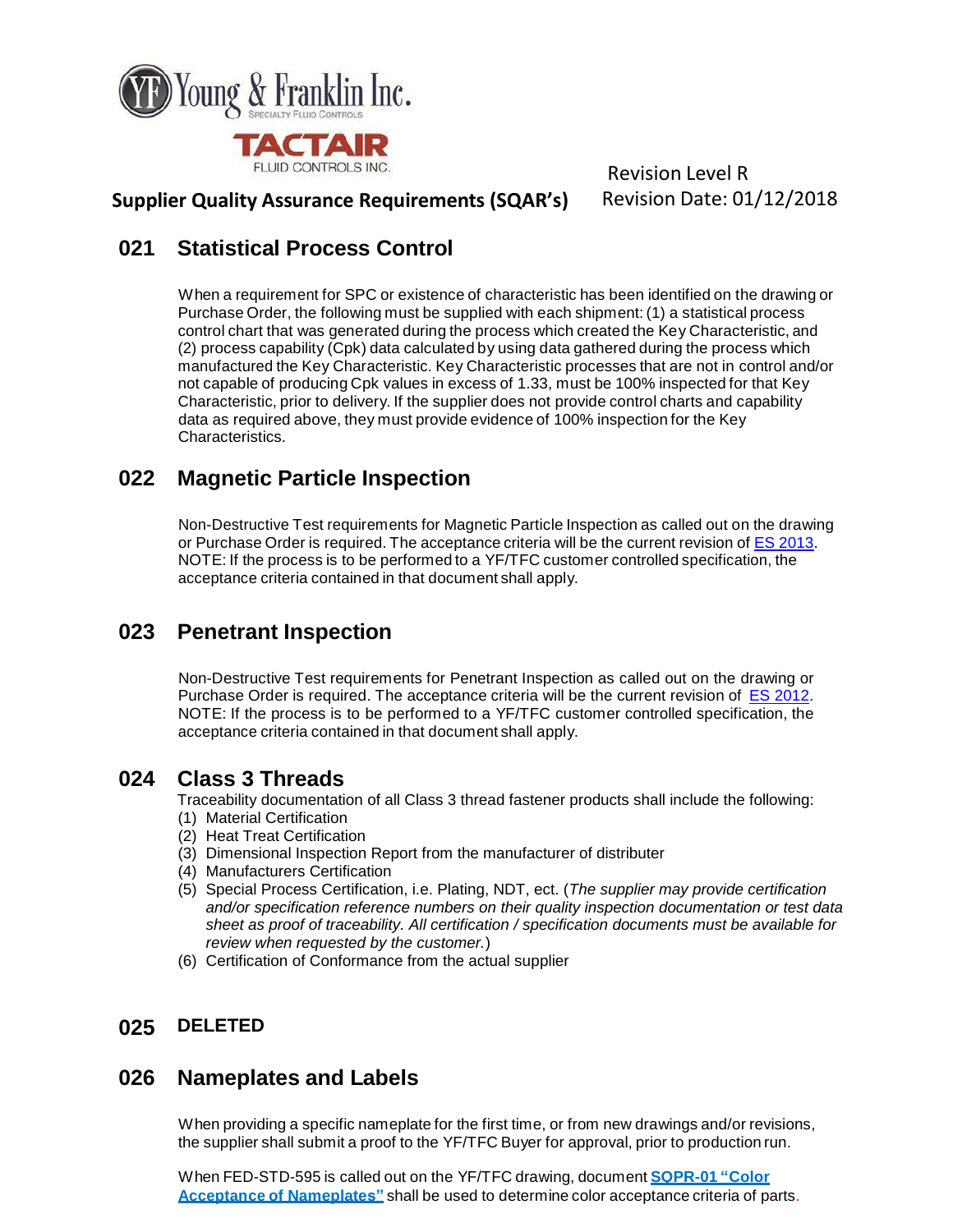

### **Supplier Quality Assurance Requirements (SQAR's)** Revision Date: 01/12/2018

## **027 Electrostatic Discharge Protection (ESD)**

An effective ESD program to ANSI/ESD S20.20 (latest revision) or equivalent is required. This document applies to activities that manufacture, process, assemble, install, package, label, service, test, inspect, transport or otherwise handle electrical or electronic parts, assemblies and equipment susceptible to damage by electrostatic discharges. Additional information can be found at: [http://www.esda.org](http://www.esda.org/)

### **028 Altered Items**

MS, NAS and/or other hardware that has been altered and re-identified to a YF/TFC or customer part number must have a manufacturer's C of C which certifies that the unaltered part was in compliance with the specification for which it was manufactured.

### **029 AS9100 Quality Management System Requirements**

Supplier must be AS9100 (Quality Management Systems-Aerospace- Requirements) certified by an accredited Certification/Registration Body (CRB).

### **029a ISO9000 Quality Management System Requirements**

Supplier must be ISO9000 (Quality Management Systems Requirements) certified by an accredited Certification/Registration Body (CRB).

## **030 Foreign Object Debris/Damage (FOD) Prevention**

The Supplier shall have a FOD prevention program that meets the intent of the YF/TFC FOD Prevention Program (see below) or complies with the National Aerospace Standard NAS-412 Foreign Object Damage/Foreign Object Debris (FOD) Prevention. Supplier may obtain copies of NAS-412 from IHS Inc. at [www.global.ihs.com.](http://www.global.ihs.com/)

TFC Foreign Object [Debris/Damage](http://www.tactair.com/sites/default/files/TFC%20FOD%2030A.doc) (FOD) Prevention Program (The above file require Microsoft® Word® to view)

#### **031 RESERVED**

## **032 Special Designated Parts & Frozen Planning**

Part is designated as Flight Safety, Primary, Critical, Fatigue Controlled, or Frozen Process and requires Frozen Planning. Prior to first receipt under this SQAR, a detailed listing of the documentation and its frozen revision level shall be submitted to the applicable buyer at YF/TFC for Planning Review Board (PRB) approval. All planning documentation such as manufacturing plans, processing plans, inspection check sheets, shop travelers, routers, flow process diagrams, operations sheets, operation sketches, CNC programs, outside process procedures, and any other documents necessary to manufacture the part/process must be frozen. Any changes to frozen planning require YF/TFC Planning Review Board approval through an SDWR submittal and may require YF/TFC customer approval. All sub tier suppliers must also be under the same frozen planning requirements as described above.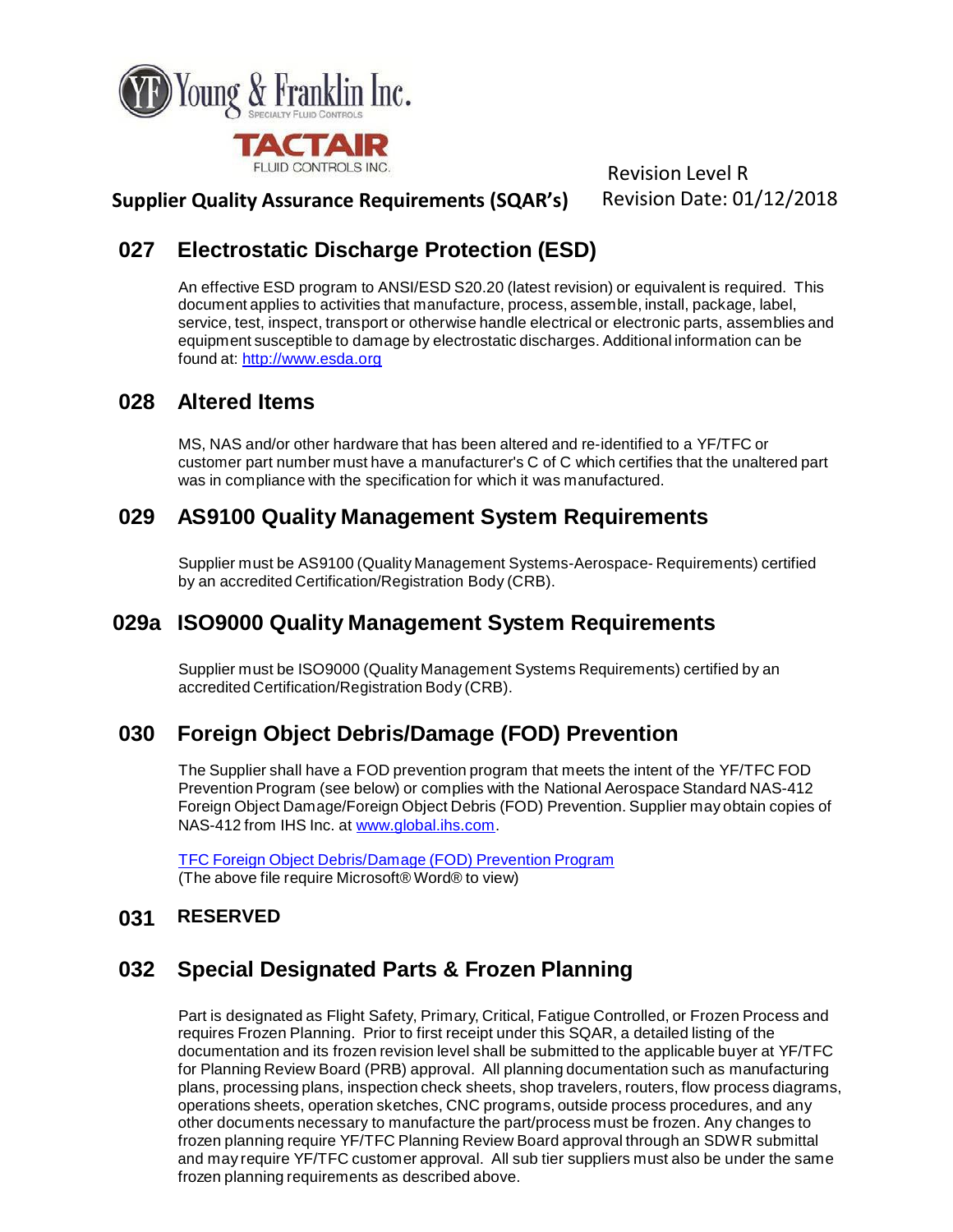

# **Supplier Quality Assurance Requirements (SQAR's)** Revision Date: 01/12/2018

## **033 Supplier Quality Plans**

The supplier shall submit inspection results from the production lot. The mutually agreed to level of inspection and/or process controls shall conform to YF/TFC's Supplier Quality Plan for this part number. Any changes to the level of inspection and/or process controls will require YF/TFC revision of the Supplier Quality Plan.